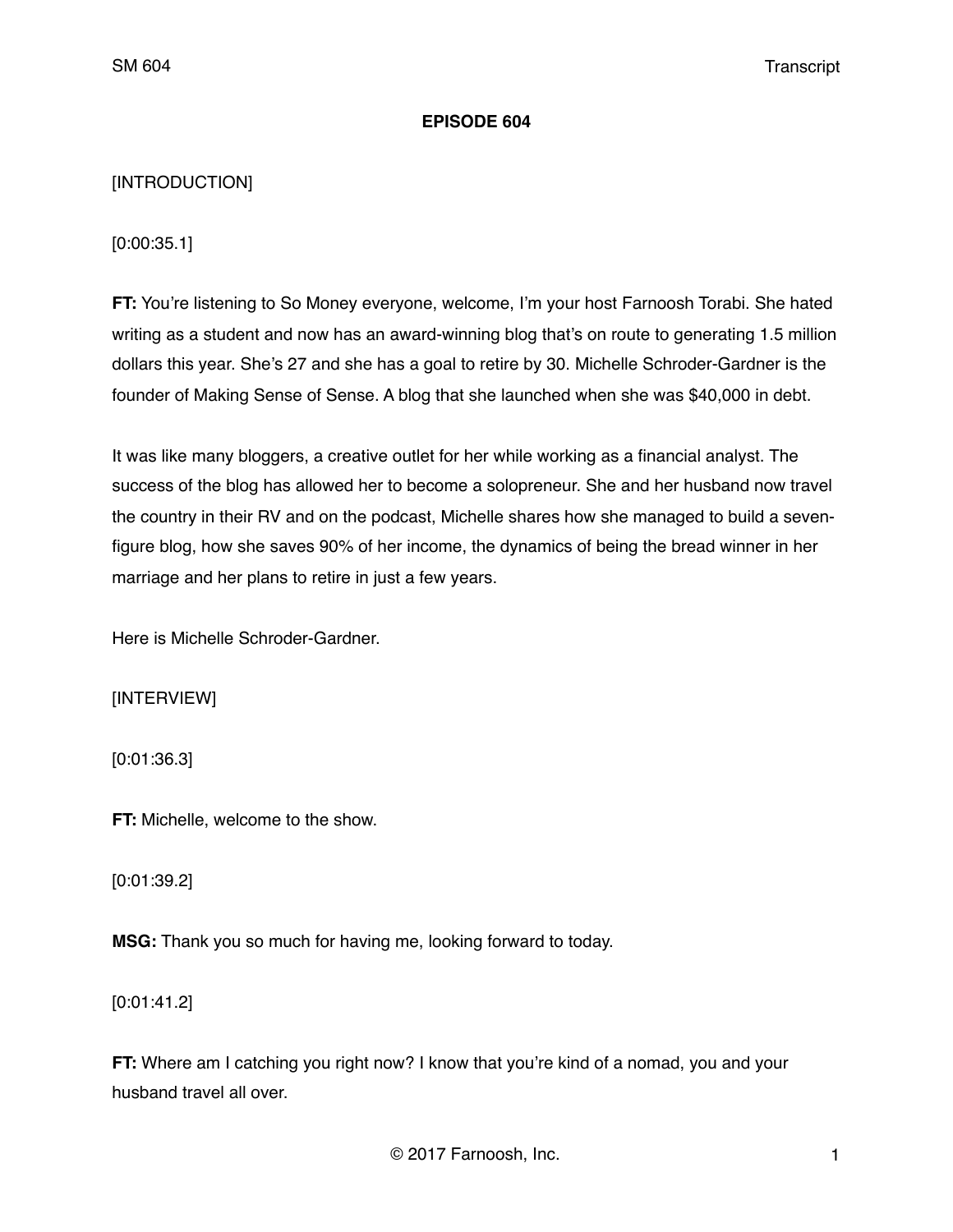[0:01:46.9]

**MSG:** Yeah, we actually just arrived at a camp ground near Glacier National Park in Montana just a few days ago. Before that, we were just on a 10-day sailing trip around the British Virgin Islands. For the summer, we just plan on hanging out in the mountains pretty much.

[0:02:02.9]

**FT:** How do you decide where you're headed? Is it premeditated? You just sort of like decide on the go?

[0:02:10.7]

**MSG:** It's really a mixture, we like to follow the weather as much as we can but occasionally we'll go home back to Missouri or somewhere in the Midwest for a wedding or some kind of family get together but for the most part, we just follow the weather and just try to stay in the mountains in the summer time and somewhere near the desert or around the desert in the winter time.

[0:02:31.2]

**FT:** Such is the life when you are self- employed and I want to talk about your financial success, right out of the gate, let's talk about the fact that you made just shy of a million dollars recently in a year and you started out in your career earning around 50 grand a year, you had a little bit of debt as well.

Tell us, how you so quickly escalated your income?

[0:02:53.6]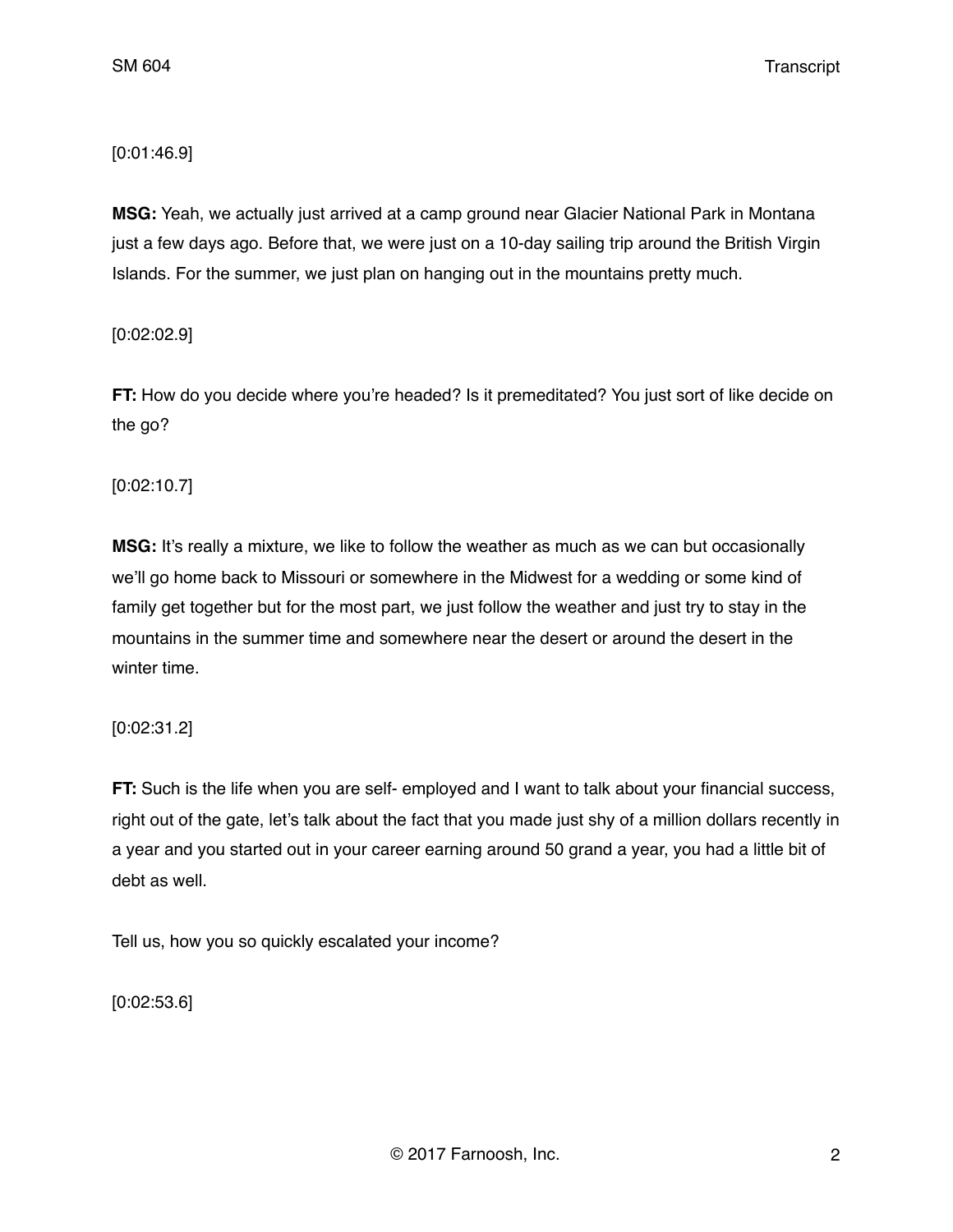**MSG:** Yeah, it all started back in August of 2011, I started Making Sense of Sense. Basically, for myself, I started as a hobby, I didn't even know that blogs or financial blogs can make money back then.

I started it just so I could track my financial progress, join the personal finance community because I noticed how welcoming they were and how everyone else was paying off their debt and doing really well financially.

Around six months after I started my blog, a blogging friend of mine asked me, hey, do you want to make a little bit of money off of advertising something on your blog? Back then, I didn't know that blogs could make money or how they made money.

Sure, yeah, tell me what to do and she helped me along and told me what to do so I could slowly make money blogging. I mean, my first hundred dollars blogging after six months of blogging so there's definitely a lot of work that went into it.

But then, after that, everything quickly grew from there. I think my third year I made \$120,000 for my blog, my fourth year I made 320,000 and then last year, I tripled that to 980,000 and this year, I'll probably make around 1.5 million for my blog and from other blogging related businesses, activities that I do. Yeah, it's a lot of fun, it's definitely grown exponentially over the years.

I'm actually working less than I used to in the beginning, I was working like hundred hour weeks on my blog and right now I'm working anywhere from 10 hours a week to 40 hours a week, it really varies but it's definitely not as much as I used to.

## [0:04:29.8]

**FT:** Would you say that a lot of the strategy is understanding the marketing behind marketing the blog but also marketing your products and your services?

[0:04:41.1]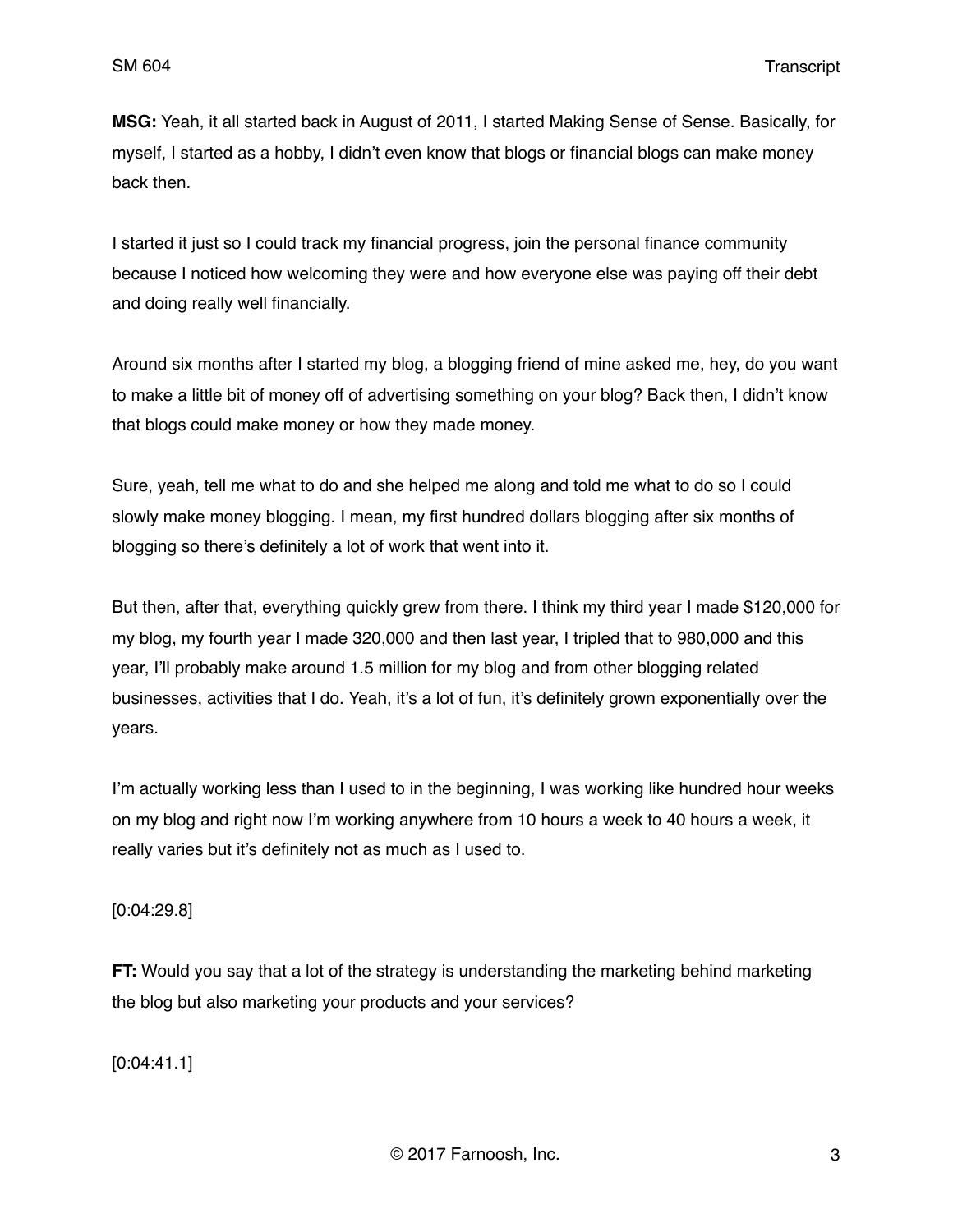**MSG:** Yeah, definitely, over the time, it definitely gets easier I feel like. When you first started out blogging, I mean, blogging is not something that you can exactly learn in school so there's a ton of learning that comes along, you need to learn how to market your blog, how to reach followers, how to write better for your audience and other things like that.

Over time, things have gotten easier and when more people know about your blog, obviously word of mouth is a big thing so that definitely helps over the years as well.

## [0:05:09.1]

**FT:** You're the bread winner in your relationship, you actually gave a nod to when she makes more recently on your blog. How do you find being a female bread winner in your relationship? Was it everything you thought it would be or what are the challenges if any?

[0:05:24.3]

**MSG:** I don't think there's any challenges between the two of us, I would say it's mainly just what other people perceive. Since we're RVers, the average RVers is a little older than us, you don't really meet too many RVers that aren't retired.

The average RVer definitely has a different view point and they'll point it out jokingly like she's the breadwinner and stuff like that, we have an RVing couple, who, where the woman does all the driving and they're constantly being pointed out like hey, everyone, come over here, look at them, the woman's driving.

[0:05:56.1]

**FT:** Like they're freaks of nature, yeah.

[0:05:58.0]

**MSG:** Yeah. I mean, it's a little different since we're in the RVing community but for the most part, everyone's very supportive.

© 2017 Farnoosh, Inc. 4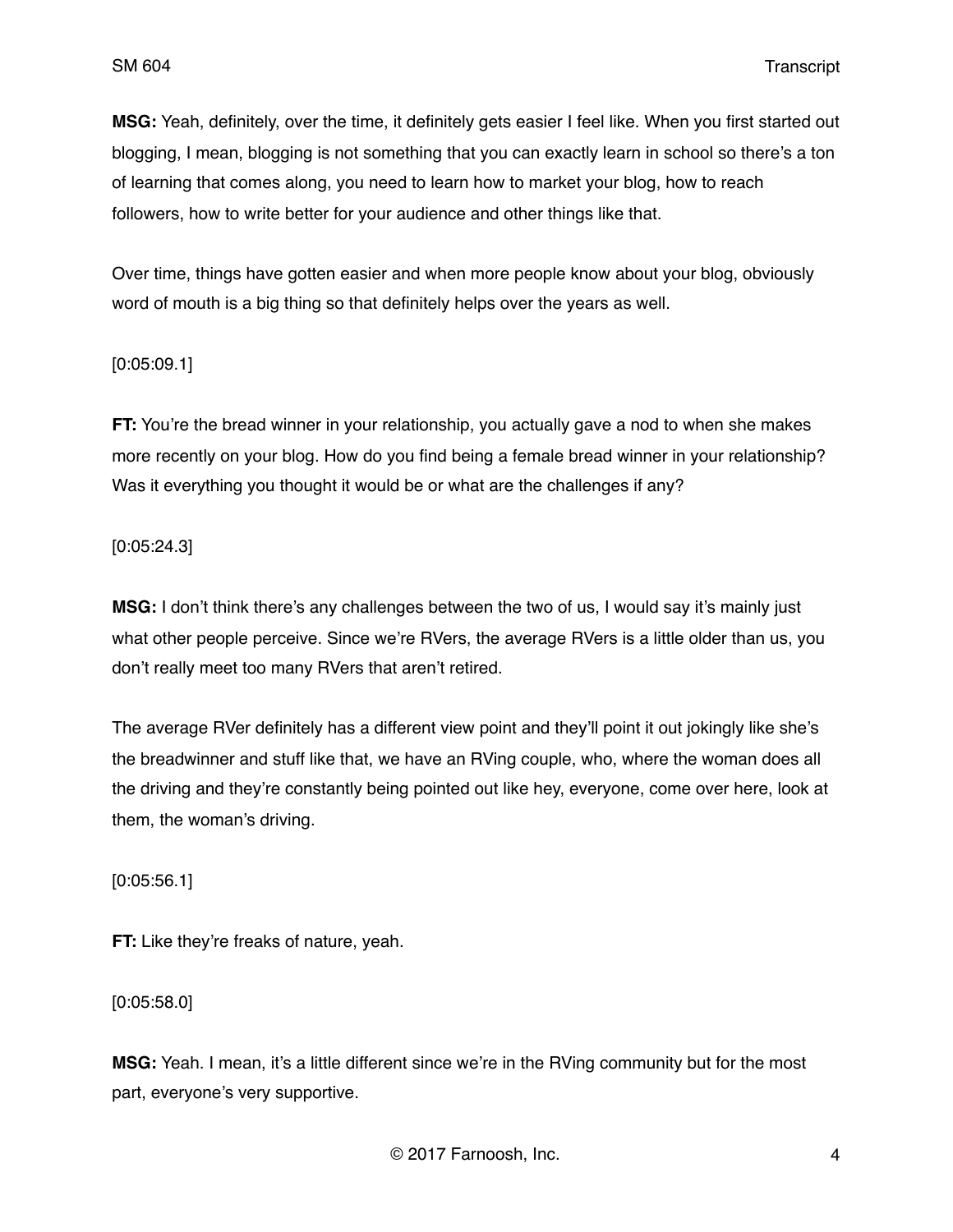[0:06:05.5]

**FT:** It seems like there's a generational misunderstanding or a lack of understanding.

[0:06:10.3]

**MSG:** Yeah, exactly, yeah.

[0:06:11.9]

**FT:** How did you guys decide to be nomadic? I mean, it's one thing to find someone that you love and you want to partner up with and you get married but it's another to really also both, equally want to travel as part of your life style. Is there any end game here? Do you guys want to settle down at some point? Where would that be?

[0:06:31.1]

**MSG:** Yeah, well, we used to own a house in near Saint Louis Missouri, we owned that house for about five to six years and towards the last few years of owning the house, we were constantly traveling out of our jeep pretty much so we would go to camp grounds, dog friendly hotels and other places and just living out of the jeep with the dogs was a little more difficult so we eventually got an RV, sold the house and travelling in an RV is definitely a lot easier and more enjoyable because you can bring your whole home with you everywhere you go.

You don't have to worry about forgetting something or not packing something like your suitcase, it's really nice. The amazing views outside of all our windows everyday are great as well. I don't know when we will settle down in a house again and it will probably be a long time from now.

Our next plan is to live on a sail boat after this and then probably some backpacking and bike touring and other things like that. It will probably be at least a decade or two before we officially settle down again.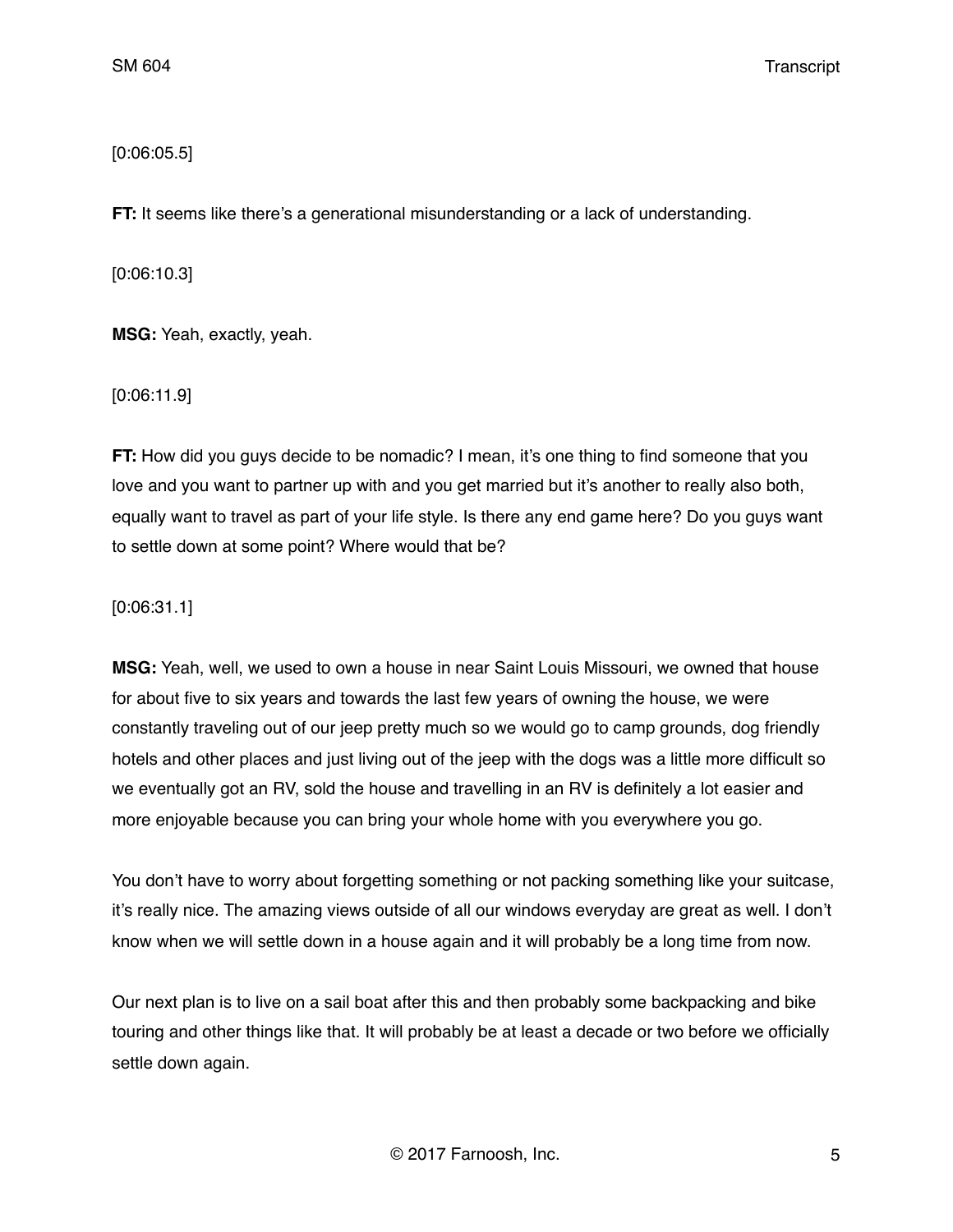[0:07:33.3]

**FT:** Do you save a ton of money with this lifestyle with all this traveling, there's probably expenses that you wouldn't have if you were in a home but at the same time, you don't have a mortgage or rent.

[0:07:46.1]

**MSG:** Well, it's actually pretty similar, the house that we used to own was really affordable and our RV actually cost three times the amount of the house that we used to own. We definitely don't save money in that area and we're spending more money on food because we like to go to new places and try out like the top restaurant on Trip Advisor in the area or whatever.

I would say that you could do it cheaper but we aren't doing it the cheap way, I guess you would call us more like a luxurious RVer instead of the frugal type.

[0:08:20.3]

**FT:** Glamping, you guys glamp right?

[0:08:23.7]

**MSG:** Yeah, we're glampers.

[0:08:25.8]

**FT:** So, last year you earned 979,000, this year, you're saying approaching one and a half million. When it comes to saving your money, do you have a philosophy? Do you save half? Are you guys trying to "retire" early, how do you look at that income and understand how to stack and how to prioritize it, do you have a spending budget? Like, tell us a little bit about the inner workings of that income?

[0:08:51.4]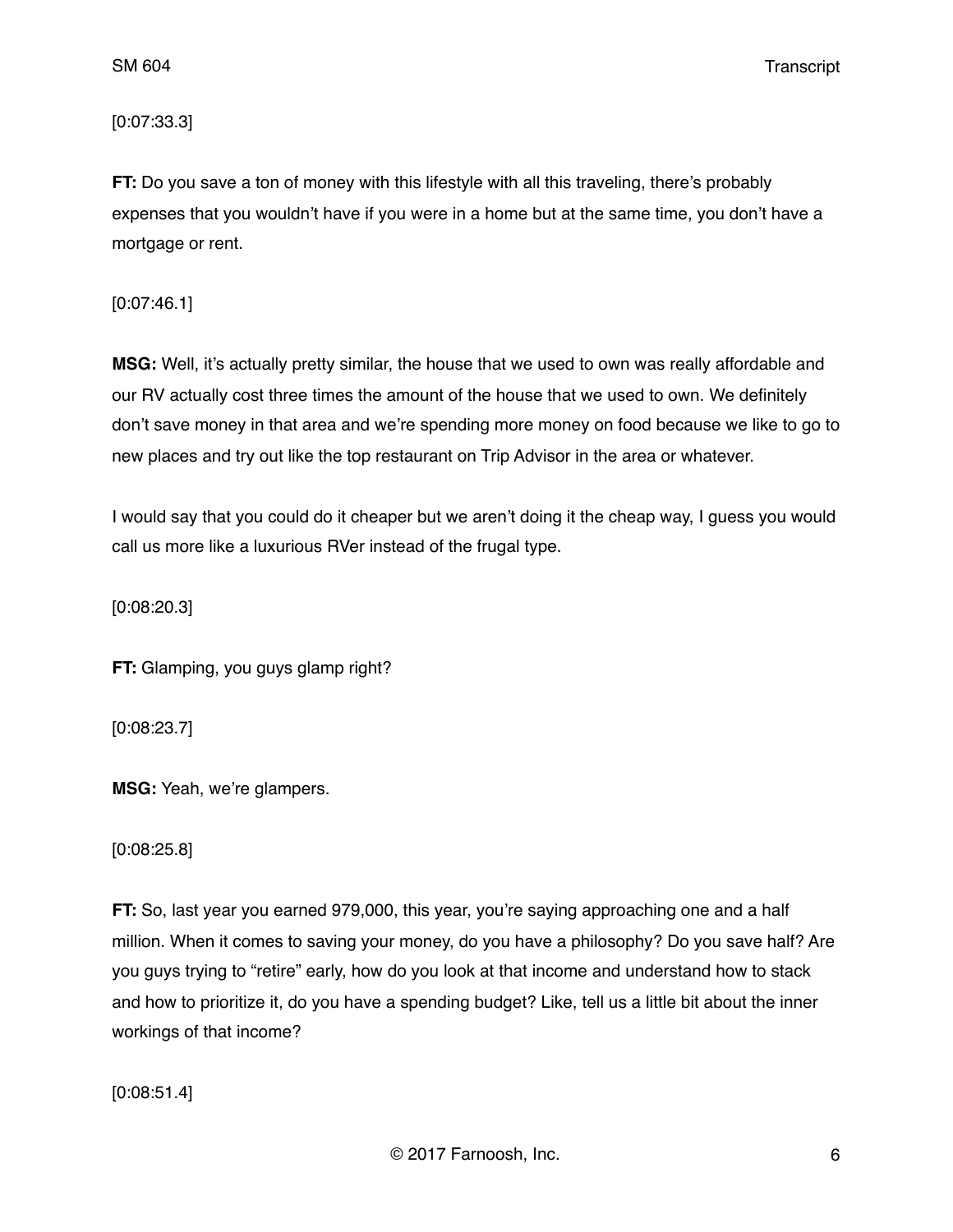**MSG:** Yeah, we save over 90% of our income. A lot of people think it's weird that we live in an RV. I often get the question, you make over a hundred thousand a month, why would you live in an RV? You'd have to be crazy to do that. No, we love RVing, we love – we're happy even though we're saving over 90% of our income.

We're just saving as much as we can and the plan is to retire before we're 30 if we want to. Basically, the plan is just to have enough saved, just in case anything happens in the future. We just want the stability and the comfort of having enough saved. Especially since we can save it. It just makes sense to.

[0:09:31.7]

**FT:** Does your partner work with you on the blog or does he have his own income stream?

[0:09:37.8]

**MSG:** He works with me on the blog a little bit but his main thing is that he does all the RVing stuff, he drives us – he takes care of the RV, cleans, helps out around the house and then the main thing is that he forces me to stop working occasionally because I'm so into my work. He will – he's basically in charge of the fun part of our lives.

[0:10:00.1]

**FT:** What motivates you? Is it the dollars and cents? In other words, next year you're saying this year you're on track to make one and a half million, is next year's goal to make three million, do you have financial goals for yourself earning goals or are you okay plateauing at some point? This is a lot of money some would say for a couple that doesn't have kids and doesn't have a mortgage.

But, I don't know your goals so tell us what about your financial goals are.

[0:10:26.4]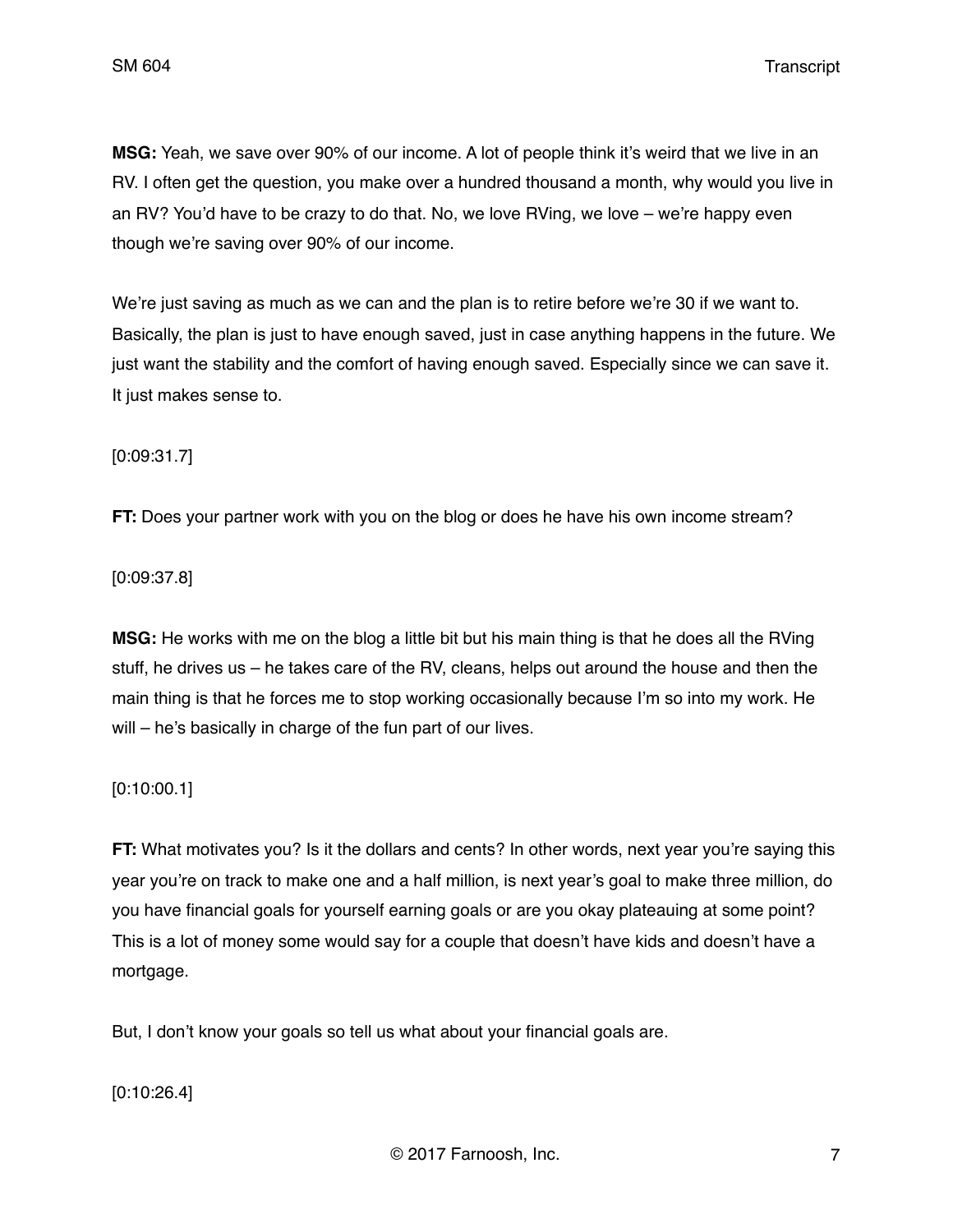**MSG:** Yeah, I actually – I'm not super strict when it comes to financial goals for the business, my financial goal for 2017 for the business was just to earn one million and a lot of people said, well, you made almost one million last year, why would you increase it?

Well, my main goal for 2017 is to actually improve my work life balance. I didn't want the year to be focused on earning money, I just wanted it to happen. If it happens, it happens if it doesn't it doesn't. My main goal for the year is just to be able to take a break from the blog, like take a full day off, not feel like I have to answer every single email, every single moment it comes in, just to really enjoy the day, that's my main goal.

## [0:11:06.2]

**FT:** Talk about some of the behind the scenes of that work life balance? How are you focused on that?

## [0:11:12.3]

**MSG:** Usually I'll work for a few hours on the morning answering emails, catching up on anything that might need my attention right away and then usually I like to use a good chunk of the daylight hours towards exploring wherever we are, going on a hike, bringing the dogs on a long walk.

Currently, we're in Montana and the sun rises at 5:30 AM and it's light out until about 10:45 PM here so daylight hours definitely aren't a problem so I've just been kind of working throughout the day off and on and then just exploring in the in between times but usually I'll use the daylight hours to explore and then early morning at night time hours to work.

## [0:11:54.0]

**FT:** You're very transparent about your income on your blog. You talk about it, you have the income report, you list how you made the money and I believe I read that – I think it was for an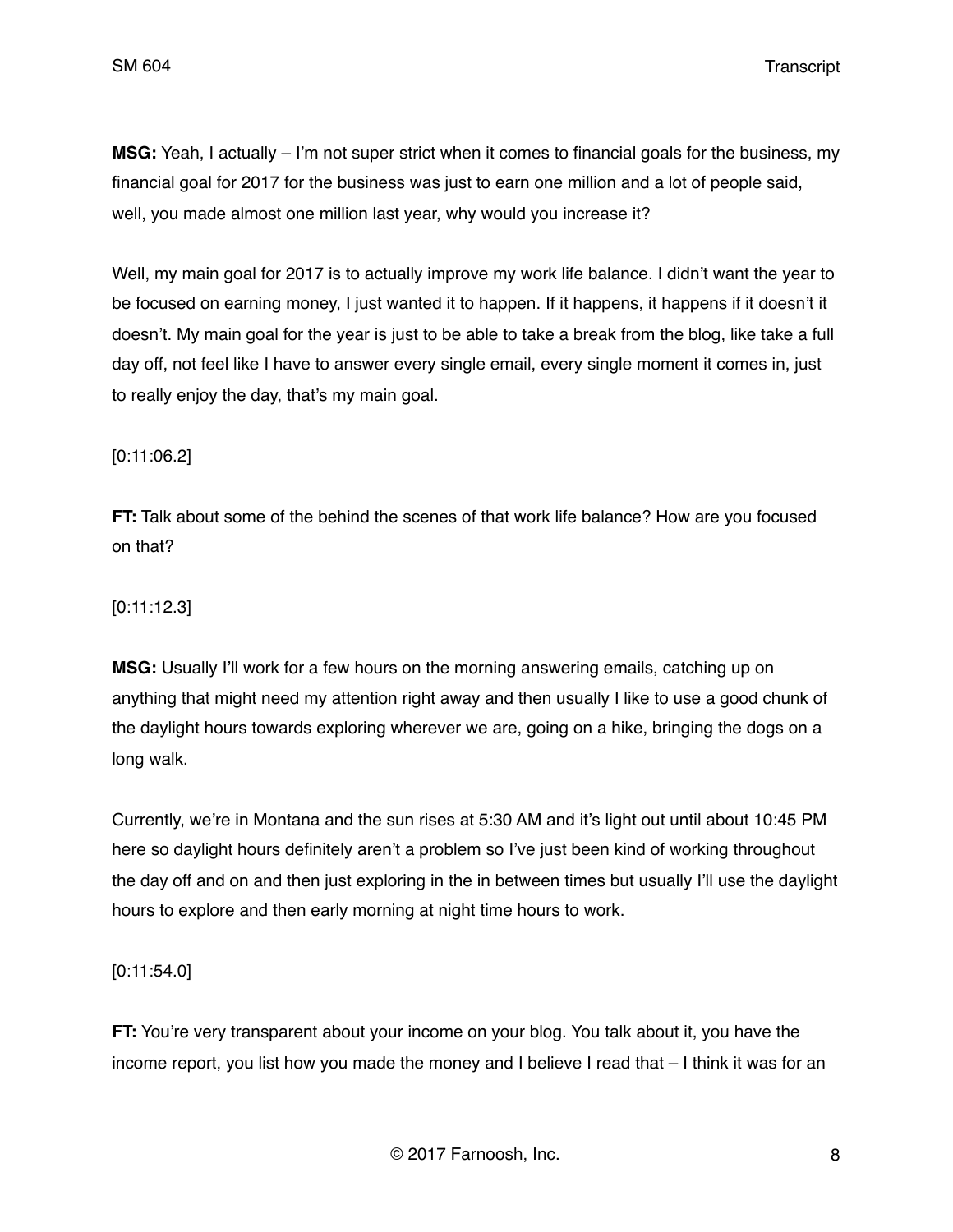article about like, this 27-year-old made almost a million dollars and most people you said thought – the person behind that story was a man.

[0:12:15.0]

**MSG:** Yeah.

[0:12:15.3]

**FT:** What have you learnt about gender and money and our expectations throughout all of this?

[0:12:21.9]

**MSG:** I would definitely say like, times are changing and more people are realizing that women can be the breadwinners and lots of women are the bread winners and I recently read a statistic where it said, like 50% of women in relationships are actually the breadwinner.

I definitely think that the amount is increasing. For us, that article is super interesting, a lot of people thought that my name was misspelled on Forbes, a lot of people thought like you meant to write Michael and they weren't just joking, they were actually being real.

Yeah, I don't know, I think it's changing for the better.

[0:13:01.4]

**FT:** I think so too. I think that we'll look back on this, my hope is that we'll look back on this period in our history where there is paradigm shift, this economic shift really happening and think, you know, we were making much to do about nothing you know?

It's just going to become the norm and it doesn't really matter who makes more in a relationship, you just have to reassign your intentions and your purpose and make everyone feel significant as far as a provider in the relationship because sometimes, let's be honest, sometimes people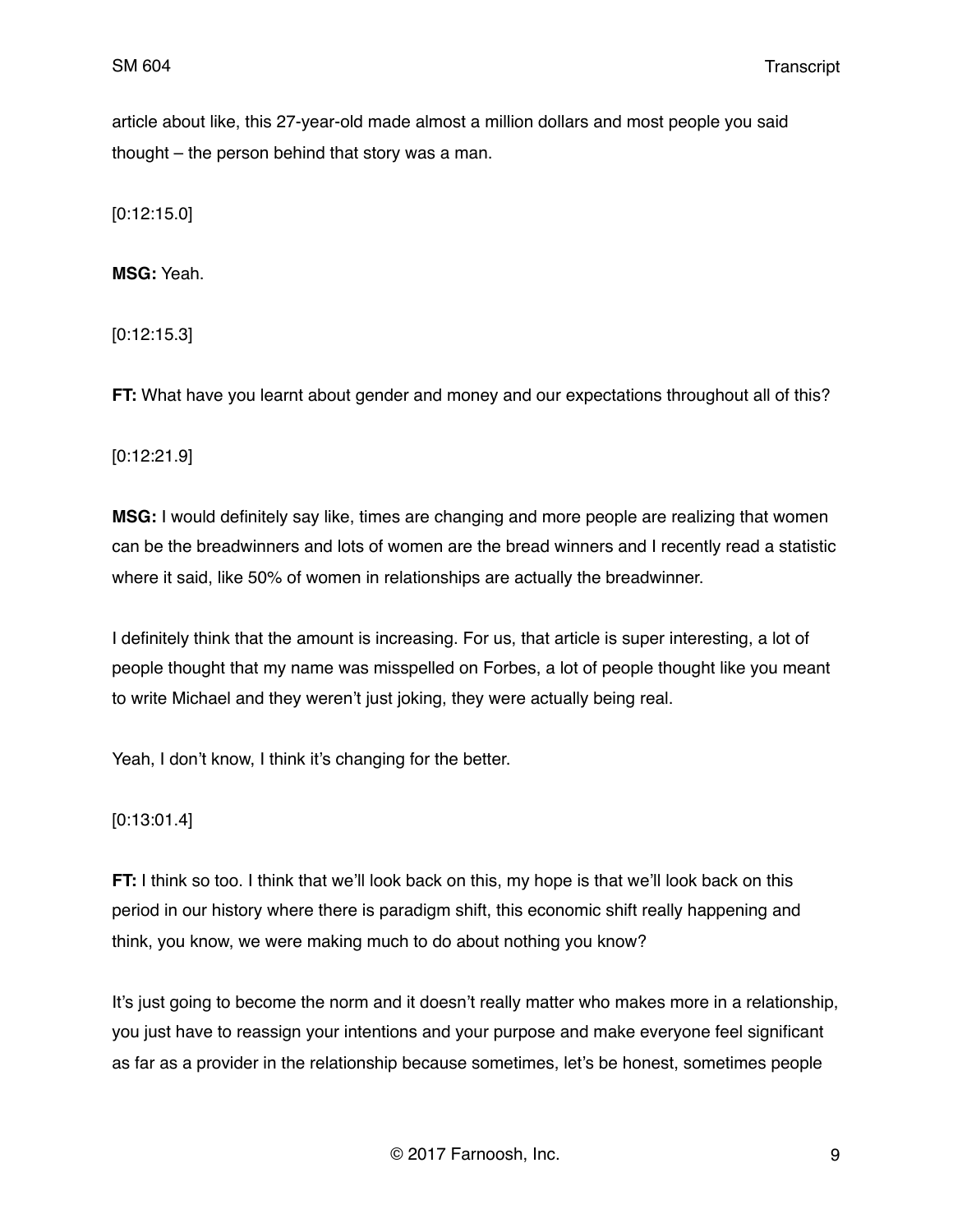attach their self-worth to their net worth or their ability to financially provide and if that's not necessary or required of them.

They can become a little shaken up, right? I don't really know what my purpose is anymore but if you're conscious of it, hopefully you can reroute.

[0:13:50.0]

**MSG:** Yeah, exactly.

[0:13:52.9]

**FT:** At what point did you both decide this was the lifestyle you wanted to pursue? Because really, maybe you could have afforded it having a full-time job and if the full-time job, you're tethered to an office so really, this is only the kind of lifestyle that would be manageable as an entrepreneur. At what point did you decide we want to move on and move out and move about?

[0:14:15.8]

**MSG:** We actually know a lot of people who still have a full-time job while RVing full time. That's actually something that's changing a lot in today's world. For us, I would definitely say, running your own business, makes it easier because you can enjoy every single day instead of working eight to five, Monday through Friday while RVing.

For us, RVing just made sense. Since we were traveling in the jeep which was much more difficult and it was still fun but the RV is definitely more enjoyable. Being able to work from the RV from wherever we are is definitely a lot easier and a lot more fun.

[0:14:50.7]

**FT:** When people look at your trajectory and how much success you've had in your 20's, do you really think that this can be replicated and if you do, what would be your advice to somebody who says like, I want to be Michelle in three years. Maybe they're not writers, I don't like

© 2017 Farnoosh, Inc. 10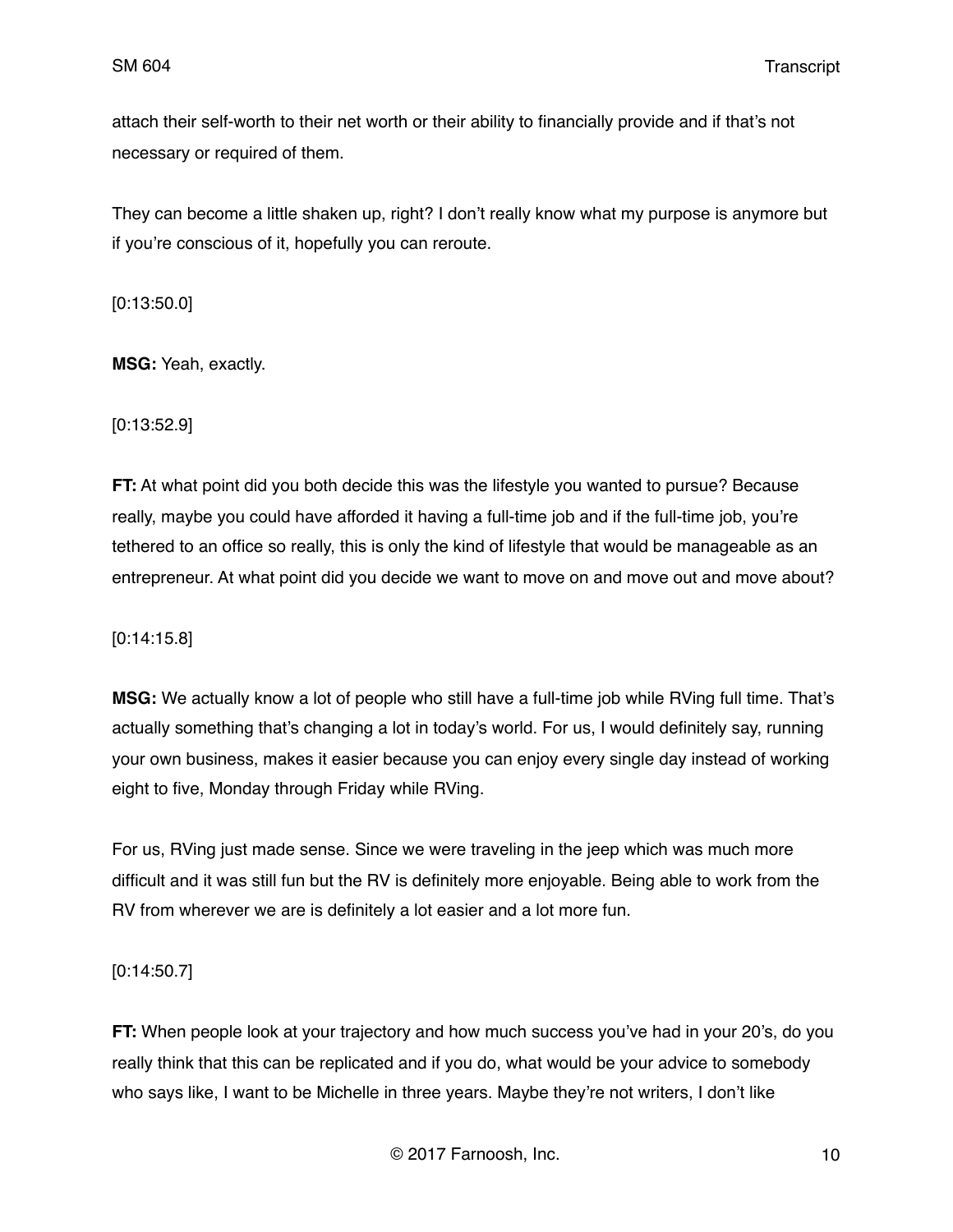blogging, is there something else they can do? They want to essentially get rid of their debt, make a lot of money and have a lifestyle on their own terms.

[0:15:15.6]

**MSG:** Yeah, definitely. For me, I didn't even know that blogging was for me, I'm sure my English teachers back in school would laugh at the fact that I write for a living now because back then, I hated writing and I definitely did not try very hard, especially when it came to like writing papers and stuff like that.

My first tip would be to just try different things, see what interests you, see what you like, you really won't know if you like something or if it's possible for you unless you jump in and you take little – mostly try at it. That would definitely be my first tip.

[0:15:48.6]

**FT:** Yeah, just try for something, get outside of your comfort zone, writing was definitely not within your comfort zone.

[0:15:55.2]

**MSG:** Yeah, exactly.

[0:15:56.0]

**FT:** But, you have an MBA, I feel like you approach the blogging world with very much a business sense, sensibility, right?

[0:16:04.6]

**MSG:** Yeah, my MBA definitely did help, it taught me how to not exactly how to market a blog but how to market a business, how to reach an audience, how to appeal to different people, it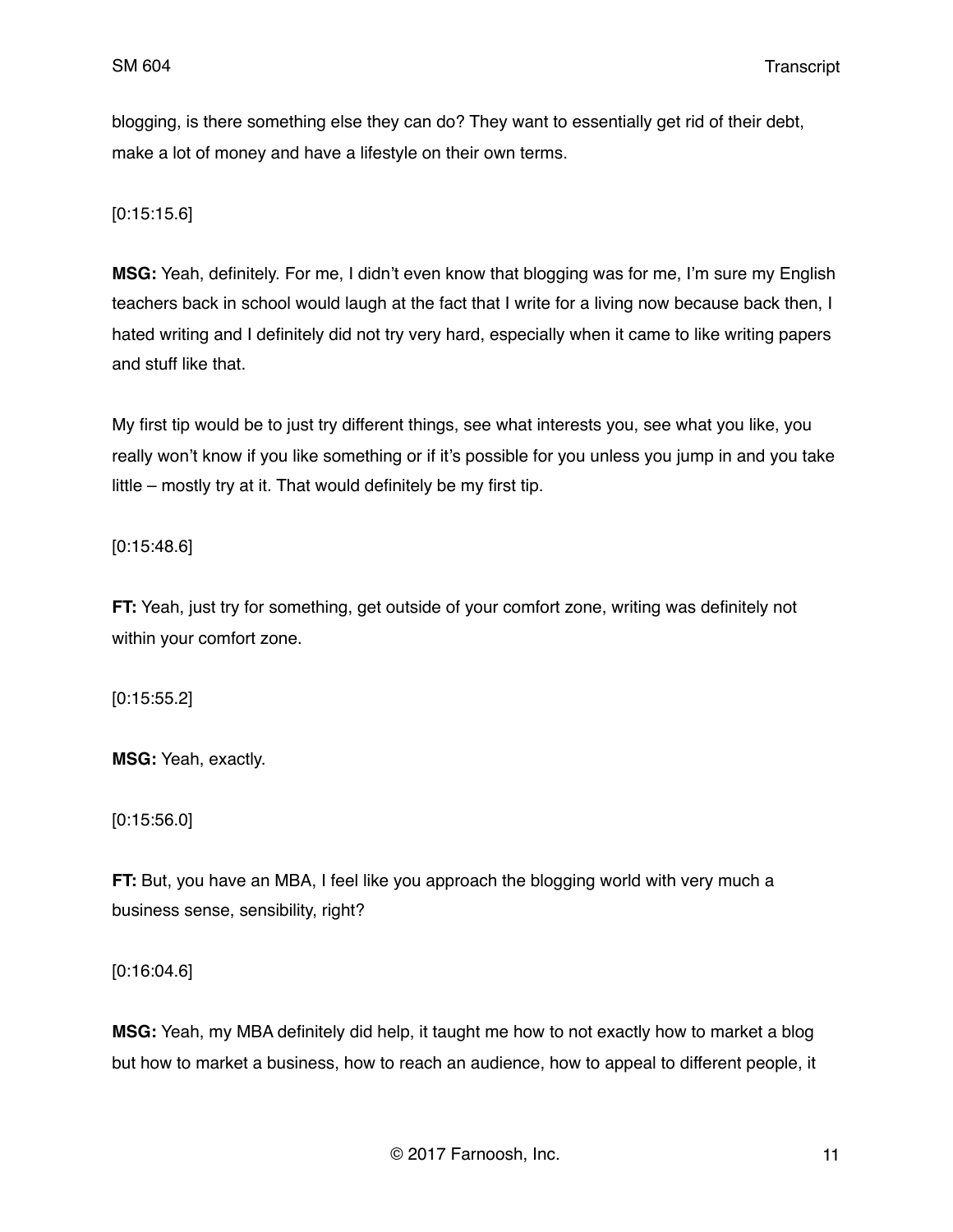taught me how to research blogging better, how to learn about blogging, it definitely helps me a lot.

[0:16:25.4]

**FT:** Alright Michelle, I ask this with all my guests on the show, what's your financial philosophy? I'm sure you have many thoughts about money, you have a blog, you're very prolific when it comes to sharing your ideas around money. What would you say is your overarching money mantra?

[0:16:40.2]

**MSG:** One thing I always like to tell people is that for life to be enjoyed, you don't have to spend an arm and a leg, a lot of people think that you have to be rich or have a lot of money in order to enjoy life, however, I just don't think that's true, we spend less that we did when we were younger on entertainment.

In fact, our favorite purchase every year is our \$80 national parks pass that we buy so we can explore different landscapes all over the United States. I just like to always tell people, you can enjoy life on a budget, you don't have to spend all your money, take on debt or anything like that.

You just have to think about what your goals are in life and just realize that you can have fun on a budget.

[0:17:18.3]

**FT:** You certainly can. What's been the most fun you've had on your RV journey so far? What's been the best place you visited and why?

[0:17:25.8]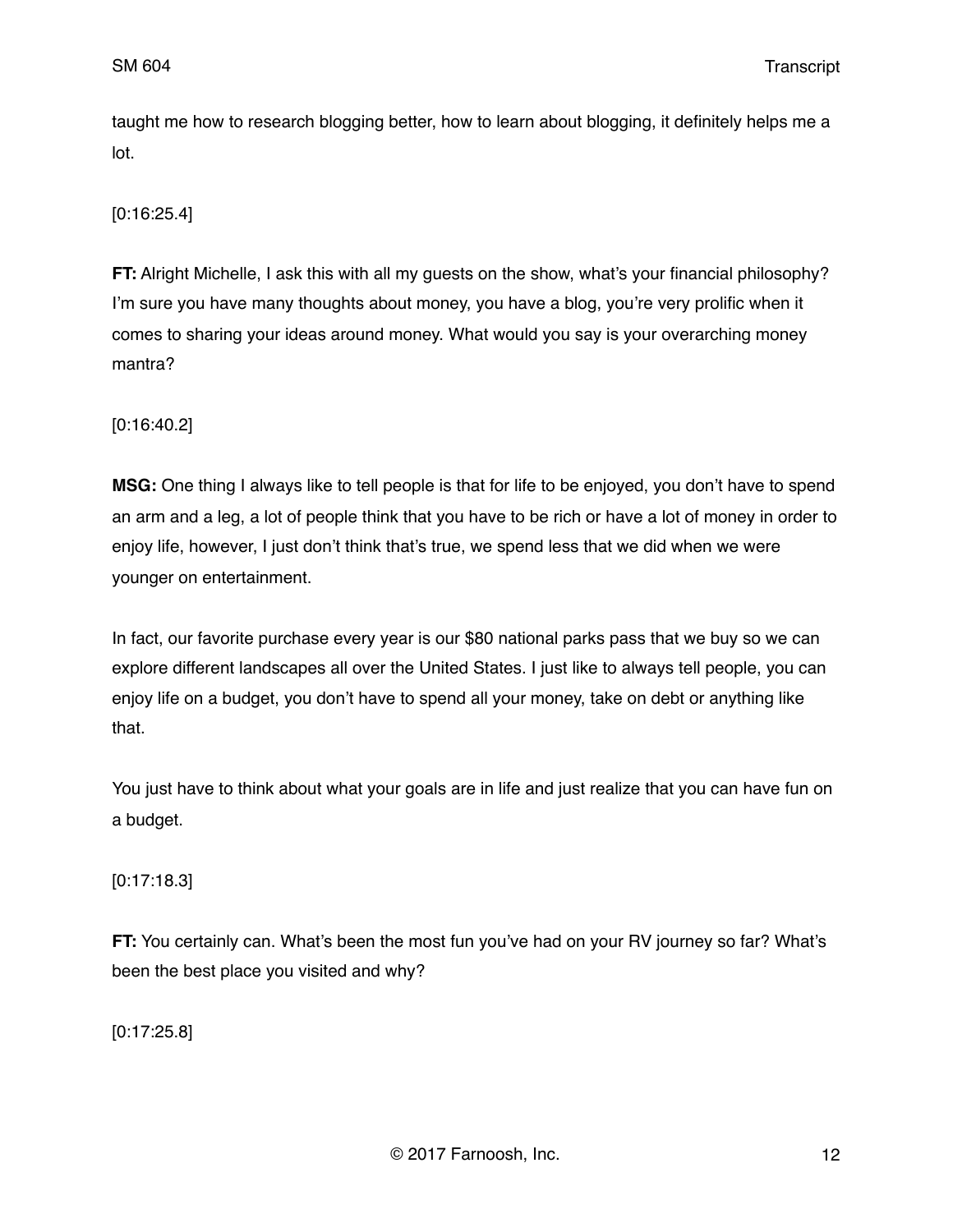**MSG:** We like pretty much everywhere that we've gone, our favorite states though are Colorado in the mountains, Utah, somewhere in the high desert and then Arizona and the desert as well. Of course, I like the beaches along the west coast.

[0:17:40.4]

**FT:** Have you ever felt that you failed at something financially? I mean, you have the student loans, I wouldn't call that a failure, in fact, you were able to pay those off very quickly. Is there something that you feel like you know, that wasn't my gold star moment. It was maybe a regret, a financial booboo?

[0:17:58.8]

**MSG:** See, I would say a part of the student loans for a financial failure of mine just because I wasn't smart with that, I could have, I was working full time off college so I could have put money towards college but instead, I just thought debt was normal that student loan debt was normal so I took out student loans.

I kept reading statistics like the average person has 30 to \$40,000 in student loan debt. I kept thinking, well if everyone else can do it then that must be manageable for me and I thought of debt that way back then and that was definitely a huge mistake when I received my first student loan payment on my student loans, they were very large and very overwhelming and that was definitely a big mistake of mine.

#### [0:18:40.0]

FT: As I said earlier and you're very transparent about your finances, what's some of the strange feedback you may have gotten over the years as a result of putting it all out there. I imagine there's a lot of support for what you're doing but maybe also some criticism.

What is the reaction that you get when you do this?

[0:19:00.4]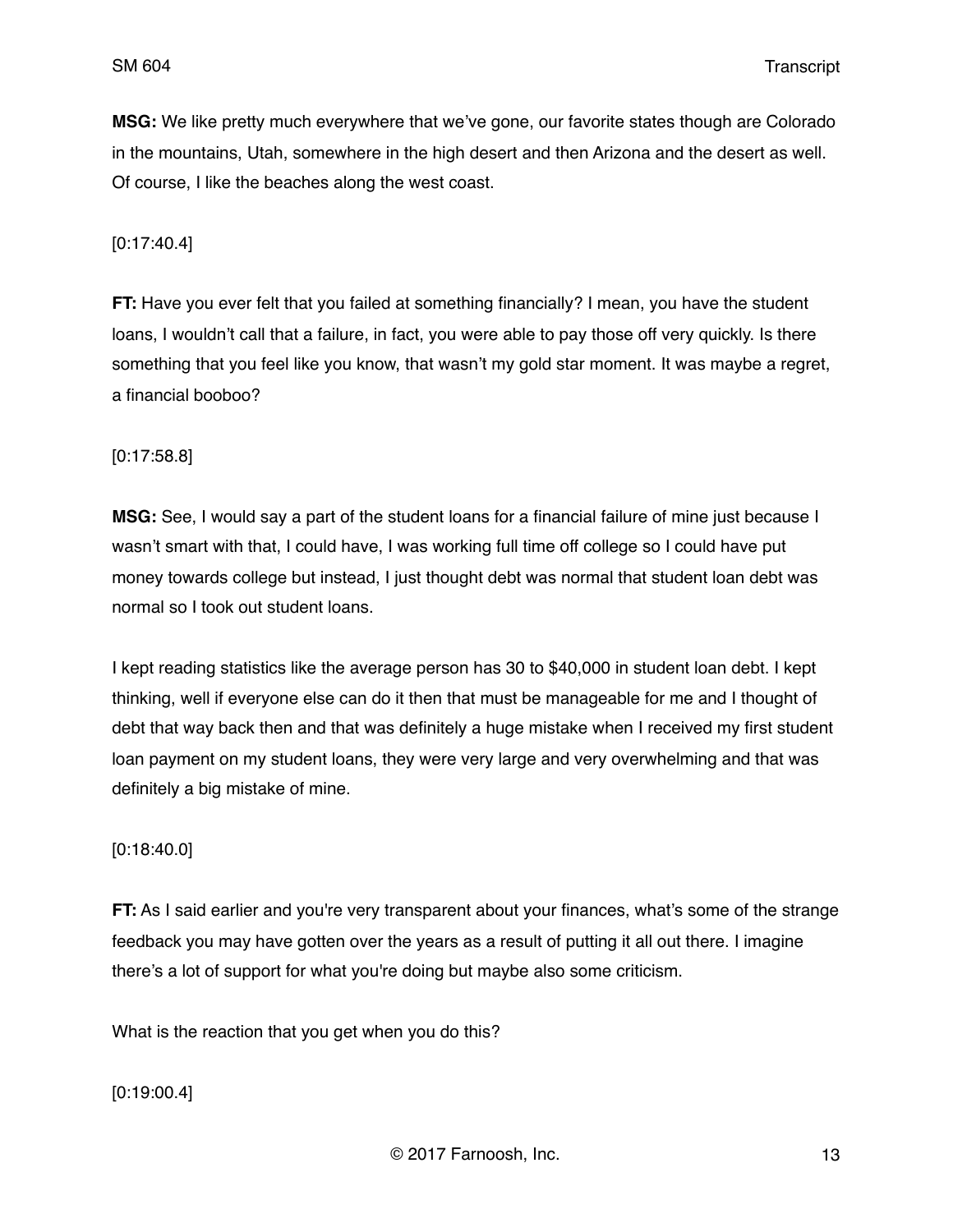**MSG:** Well there is definitely a lot of support but occasionally I will receive an email or a comment from someone who thinks it's really odd that I would talk about money on a blog at all. I recently wrote about this on my blog about –

[0:19:13.9]

**FT:** And yet they found you online on your blog and they're curious about it, what?

[0:19:17.7]

**MSG:** Yeah, I recently wrote about this on a blog post titled "Why is talking about money more taboo than talking about sex". In there, I talked about how people are seven times more likely to tell someone that they have an STD over telling someone how much money that they make which I think is very, very odd. So, I don't know, that would definitely be the number one thing. People think it's odd that I talk about money.

They think it's really weird that I would publish income reports but for the most part there's been a lot of support. Definitely not that much hate or dislike on the income reports or the open money talks.

#### [0:19:58.5]

**FT:** I have gotten occasional remarks where people don't like when I talk about for example how much I spend on things or the fact that I could pay off my car loan if I wanted to. I find that that's really odd that people instead would be excited for you, supportive of you and I do wonder if there is a gender divide on that because most people who are reporting their incomes or their revenue streams online, I know many of them, they're guys and they get high fives over it.

But there's something about women being very pro or outwardly outspoken about money and their success with money is a little harder to hear I think I don't know for some reason and I am generalizing but I've been at the brunt of it as well and I don't think that my male podcasting colleagues probably would get this same kind of grief and so tell us about a financial habit that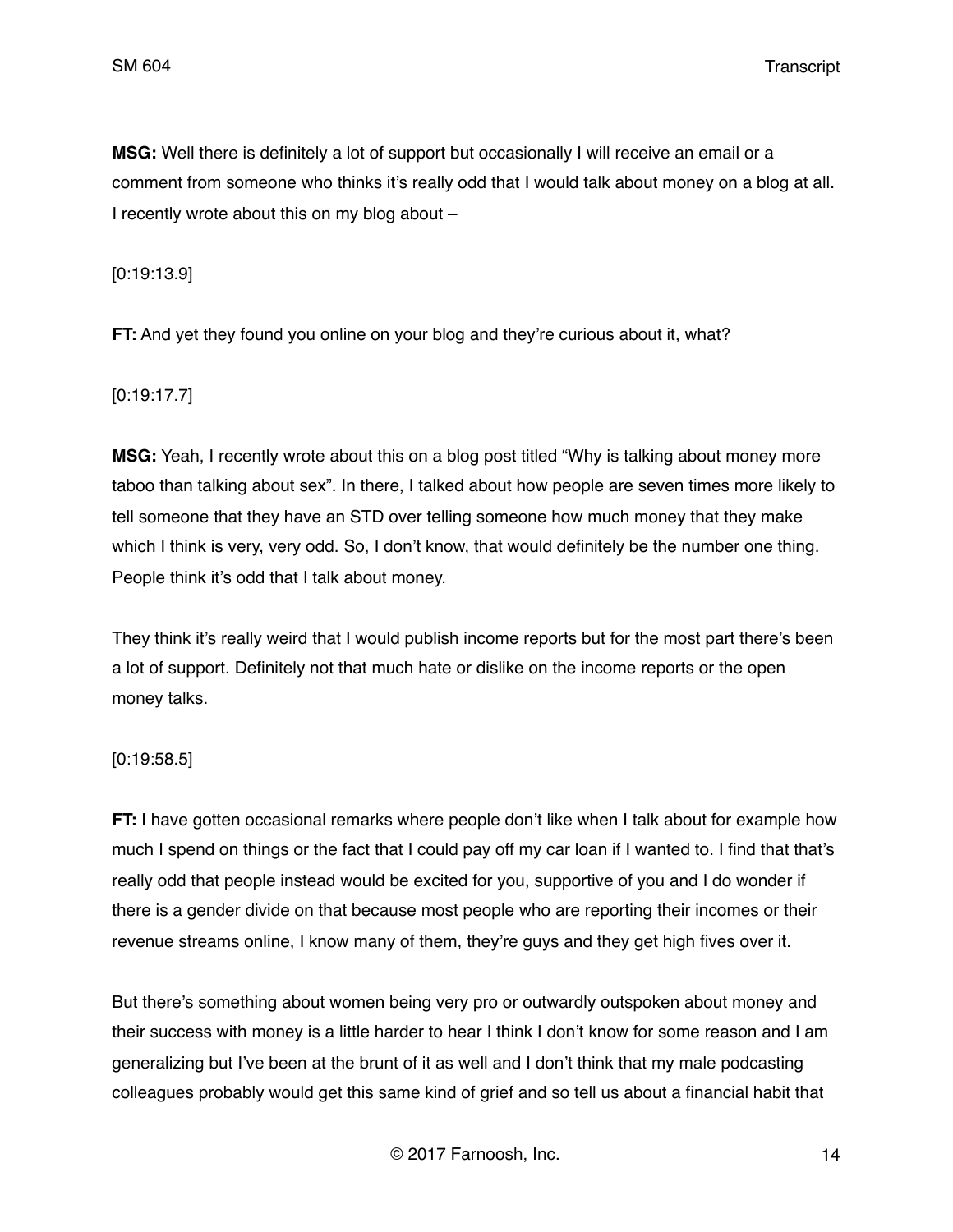you practice, that you and your husband perhaps practice to keep you guys saving 90% of your income, that's incredible.

## [0:21:04.8]

**MSG:** Yeah, so one thing I do, I don't know if I'd say it's healthy or unhealthy, sometimes it could be unhealthy would be I like to look at my finances a lot. So, I will look at my net worth more than once a month. So that might be a little bit unhealthy but I like to see how I'm doing, making sure that I am aware of how the financial situation is going, see what needs to be fixed. I'm always just trying to better myself and better our financial habits. So, by looking at it, I can see what I've done wrong and correct it right away.

## [0:21:34.6]

**FT:** That's great. I think that that's amazing just think about people who want to lose weight, right? We get really obsessive with the scale.

[0:21:41.6]

**MSG:** Yeah.

[0:21:42.0]

**FT:** Get on that scale, we figure out how much do we need to lose, how was the weekend, did we gain weight, did we lose weight, can I have that piece of cake today if not? I feel like we need some sort of metric and if you are constantly looking at that metric that benchmark, if anything it's going to just make you more aware and awareness is very productive. Let's do some So Money fill in the blanks. This is when I start a sentence and then you finish it first thing that comes to mind okay?

[0:22:09.9]

**MSG:** Yeah.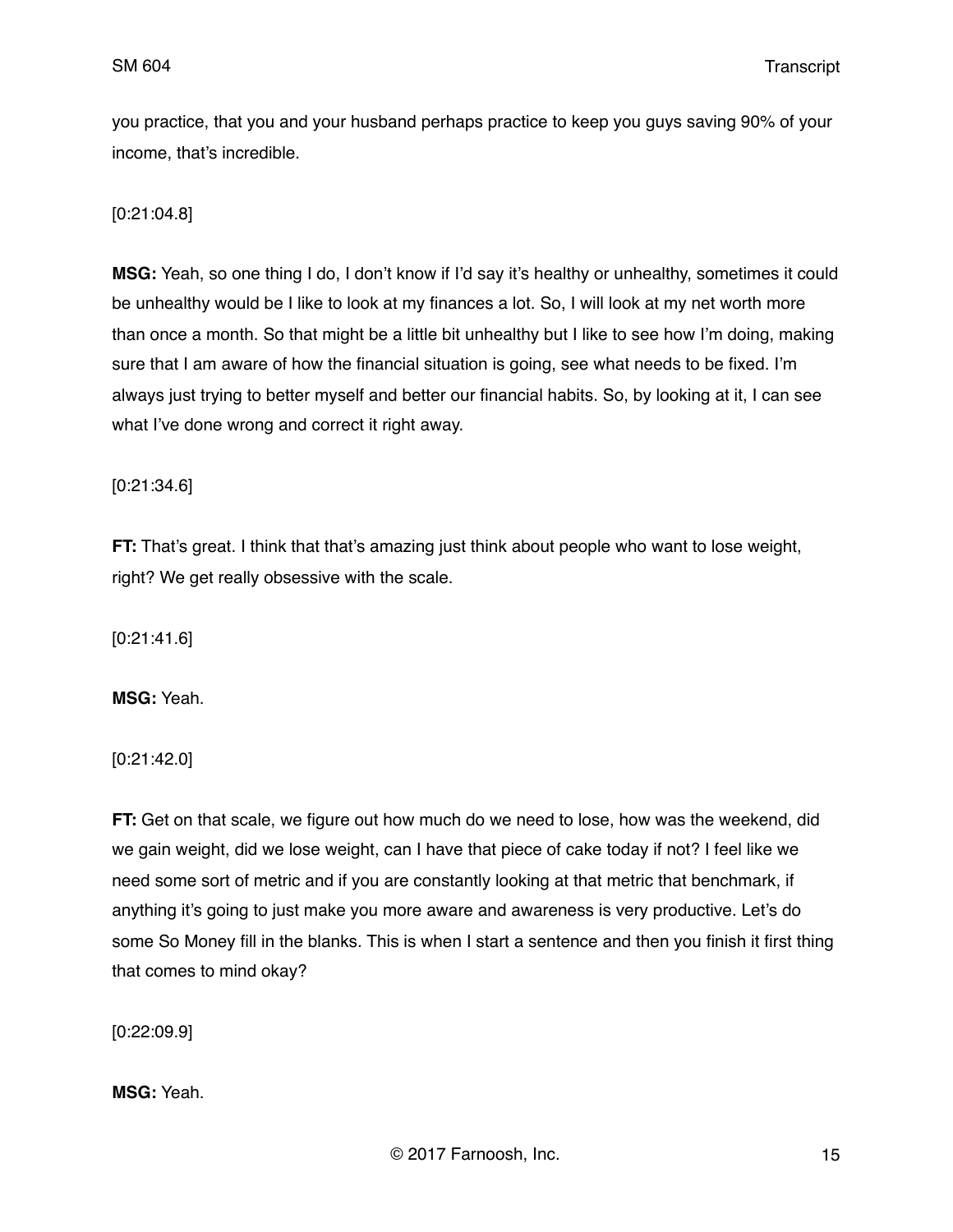[0:22:11.0]

**FT:** If I won the lottery, you don't play at the lottery, do you?

[0:22:14.5]

**MSG:** No.

[0:22:15.6]

**FT:** No, if you did win, let's say maybe not the lottery but someone just gave you like a Publisher's Clearing House check for \$25 million, what would you do? Would you change anything about your lifestyle? What would be the first thing you would do?

[0:22:31.2]

**MSG:** I don't think I would change anything. Honestly, I would be really boring and I'd probably save a lot of it and I'd probably find ways to responsibly help like friends and family members around me but I'd probably be pretty boring with it because life is pretty good right now.

[0:22:45.8]

**FT:** Yeah, I mean have family and friends come out of the woodwork and been asking for money, I feel like that's – it happens to people. If it's perceived to be a lot of money by anyone they may come and ask you for something.

[0:22:59.5]

**MSG:** Yeah, it's happened that's why responsibly helping others is what I would really enunciate there.

[0:23:06.5]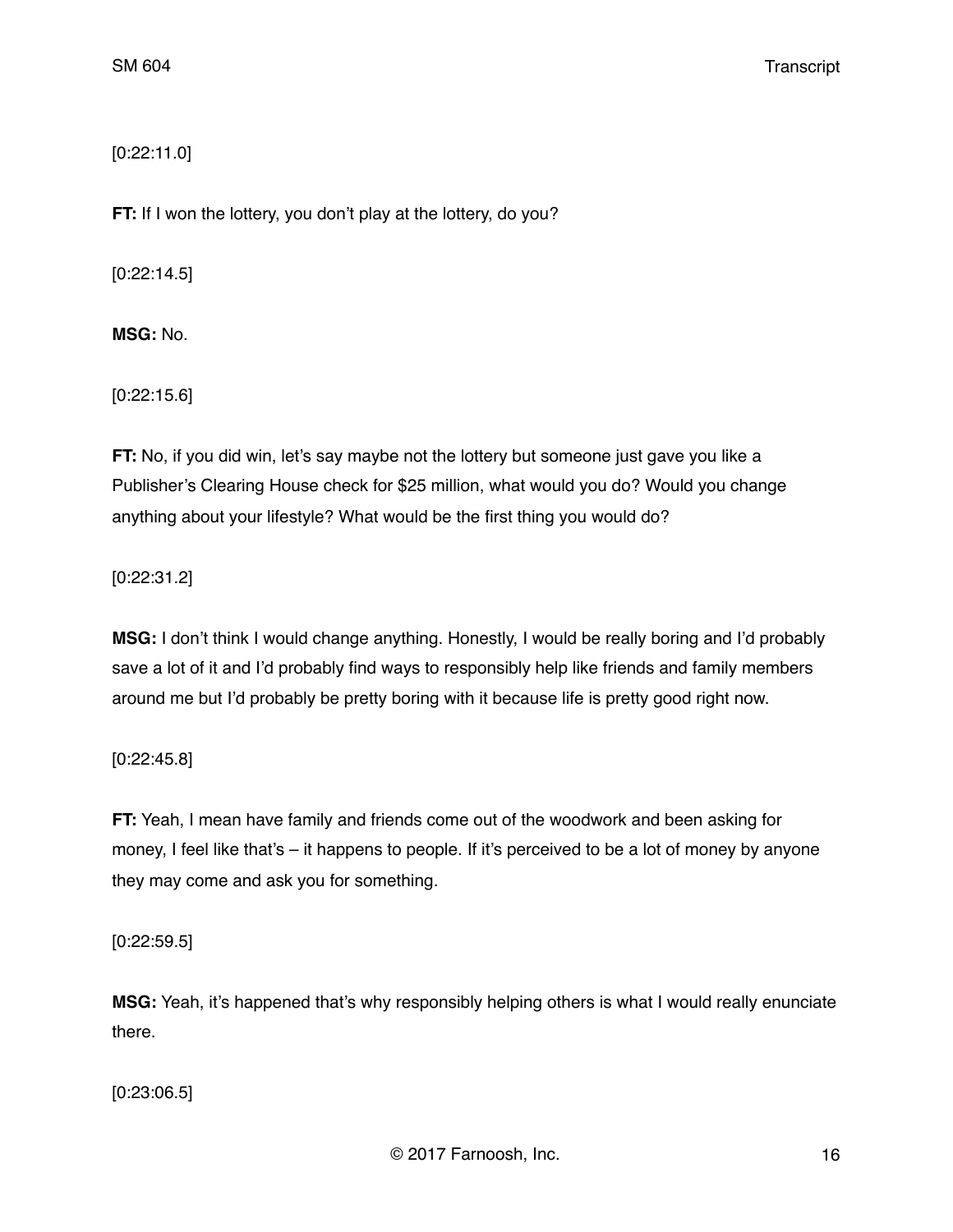**FT:** Yeah, one thing I spend on that makes my life easier or better is \_\_\_\_.

[0:23:10.6]

**MSG:** RVing.

[0:23:12.4]

**FT:** Did you grew up wanting to do this?

[0:23:16.7]

**MSG:** No, I actually did not up until – so we started our RVing almost two years ago. It will be two years and five days or something. Before then I had actually had never been in an RV so yeah, definitely wasn't something that was on my mind.

[0:23:31.2]

**FT:** You've probably gotten really good at downsizing and making your life efficient because you don't have a lot of room.

[0:23:38.7]

**MSG:** Yeah, exactly. We don't spend as much as we used to because we have to think about, "Oh well where's that going to go?" So…

[0:23:45.2]

**FT:** Exactly which makes it easier to save 90% because you can't – you don't have room for stuff.

[0:23:50.5]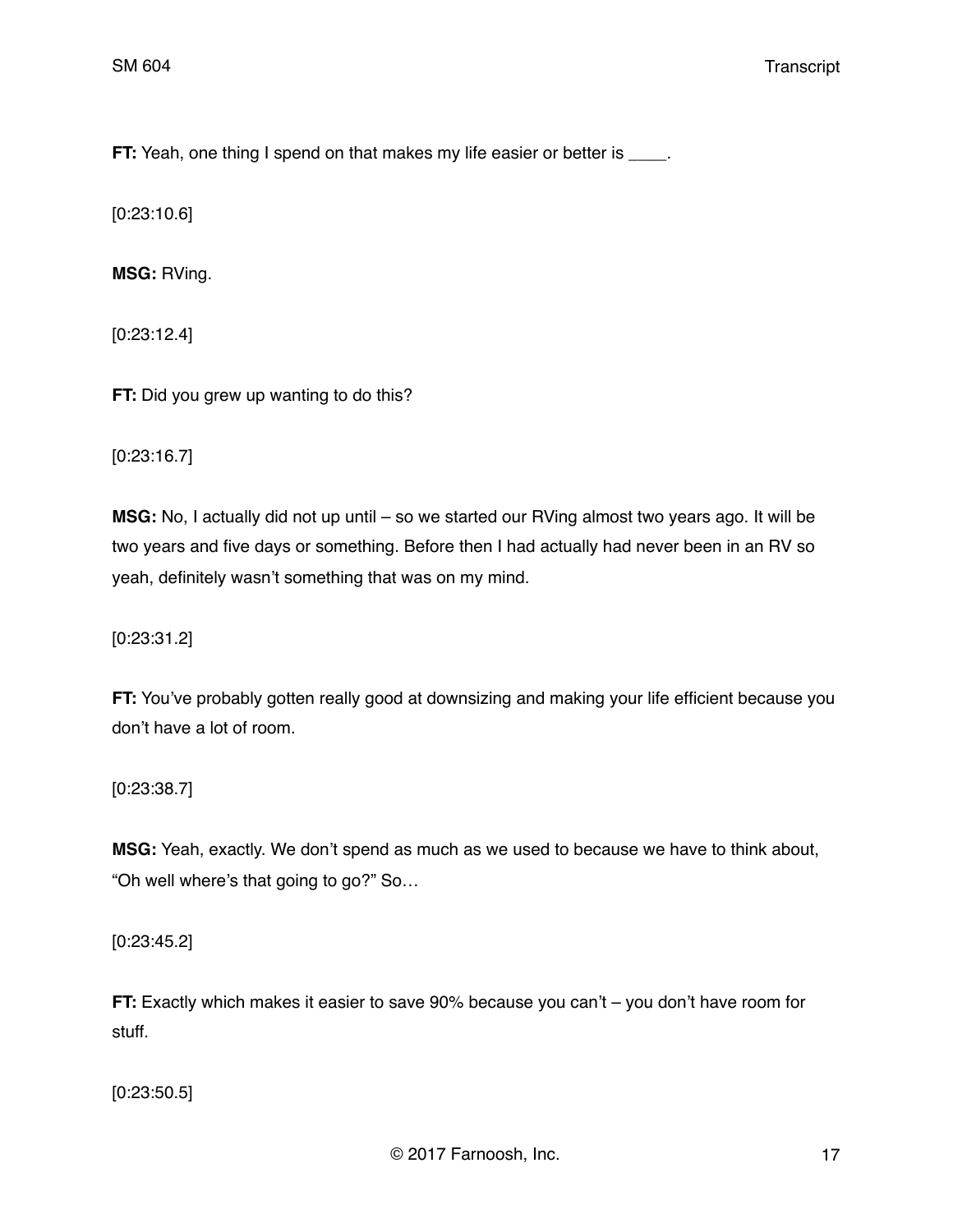**MSG:** Yeah, if we get something then we have to get rid of something so.

[0:23:54.2]

**FT:** One thing I splurge on – so what's a good splurge? You guys like to eat out, try out all sorts of top restaurants but something else?

[0:24:03.3]

**MSG:** So yeah, those would definitely be two splurges. Another one would probably be our Jeep. We spend a lot of money on our Jeep so we can go off-roading it and camp further away as well.

[0:24:14.5]

**FT:** One thing I wish I had learned about money growing up – we didn't even talk about your childhood but I'm curious to know what your experience with money was as a kid?

[0:24:24.4]

**MSG:** So I didn't learn a ton about money as a kid mainly just through watching my parents handle money. My mom isn't the greatest with money and my dad was actually really good with money. So, watching that dynamic play out definitely influenced my money behaviors. I would say that one thing I wish I had known about money when I was growing up was to not let money control you. I saw how money controlled everyone around me.

I think that's why I'm so obsessive about checking my finances it's because it's controlling me so that's definitely one of the thing I'm still working on like me controlling money instead of money controlling me.

[0:25:02.4]